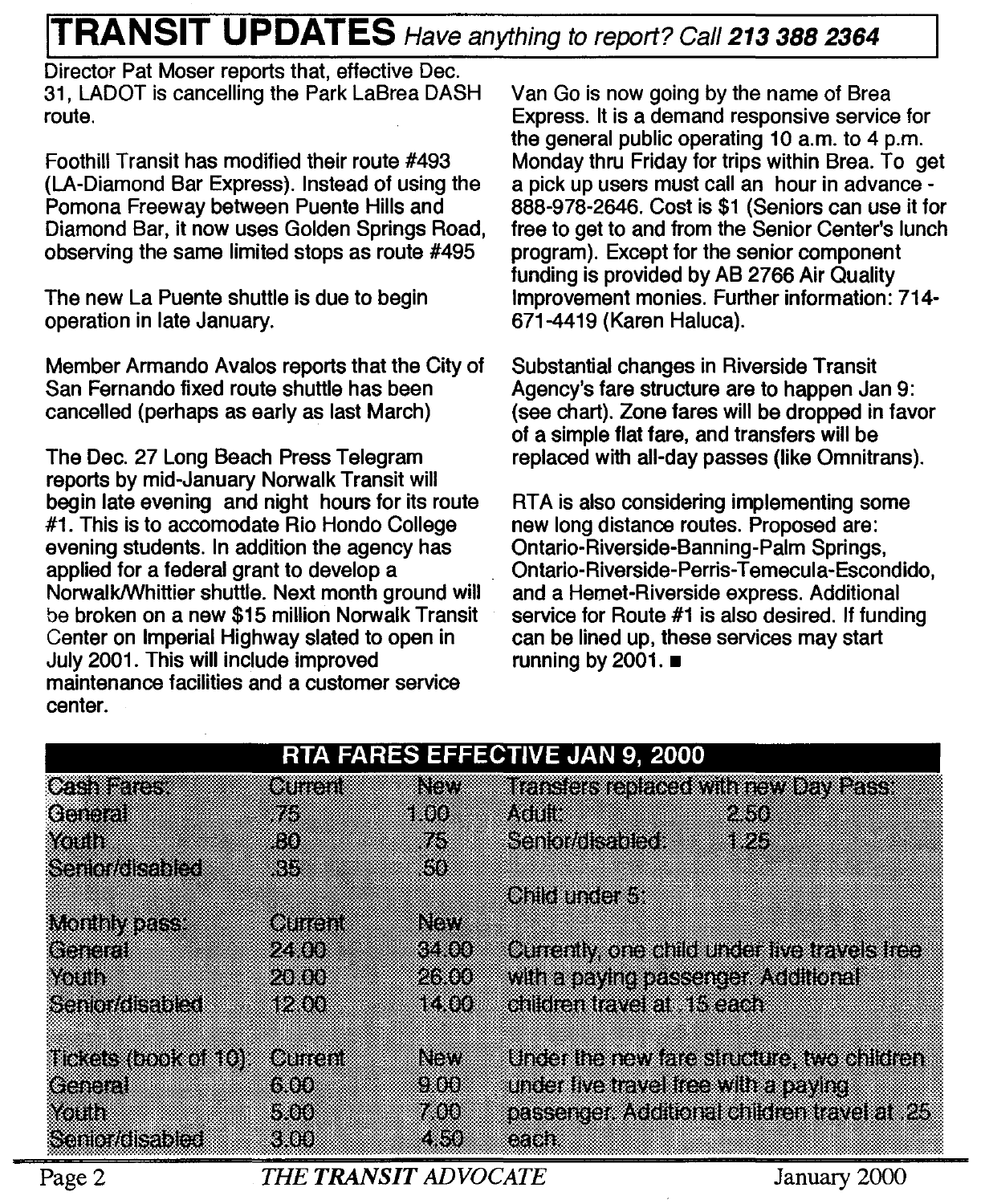## **BULLETIN BOARD**

At the December meeting our members choose the officers and Directors for 2000:

President - Kris Sharp Vice President - Anthony Loui Treasurer - Juanita Dellomes Recording Secretary - Pat Moser Corresponding Secretary - Dana Gabbard Directors- Armando Avalos, Perias Pillay, Kymberleigh Richards

Also at our December meeting we had a presentation by Kristina Egan of the California Transit Association. CTA is beginning to build alliances among key players, including transit users. Our members found Ms. Egan's presentation informative and we hope in the future to work together on issues of mutual interest.

Our annual holiday buffet was a great success. Over 20 members attended, enjoying the fine food and camaraderie. Again we were able to distribute bags bulging with trinkets donated by various transit agencies with extras put on an overflow table for the taking. Donations came from Carson Circuit, Culver CityBus, Caltrans, Foothill Transit, Moore Associates, NCTD, Santa Clarita Transit, Santa<br>Monica Municipal Bus Lines, Sunline Transit and Torrance Transit. Door prizes were donated by MARTA, Treasurer Juanita Dellomes, then-President Gabbard and Woody Rosner. Let's do it again next year!

"A Tale of Two Bus Stops" which appeared in our September issue was reprinted in the Winter issue<br>(#6) of The Transit Gazette out of Portland, Oregon. http://www.europa.com/~peterson/transit\_gazette

Several members attended the Nov. 6 Big Blue Bus community meeting on fiscal year 2000 improvement. ReportedlY attendance was heavy (over 40 people).

Member Van Ajemian was quoted regarding Montebello Bus Line's service in "Get on the Bus" in a Los Angeles Times "Our Times" section during late December.

Saturday Jan. 29 the Mural Conservancy of Los Angeles will conduct a tour of the new Metro Rail stations. \$15 - call (818) 487-0416 for details.

February 3 MTA will sponsor a Pedestrian Conference. Call our hotline for further details as they become available - (213) 388-2364 ext.2

February 4 the documentary on the BRU by Haskell Wexler will premiere at 8 p.m. \$25 for the screening and an extra \$25 to attend at  $6.30$  p.m. a discussion by Wexler and BRU leaders. This will be held at the Directors Guild Theater 7920 Sunset (near Fairfax). Further information: (213) 387-2800.

LAX has issued a supplement to its Notice of Preparation as part of its environmental clearance for the expansion proposals. To obtain a copy call (310)  $\delta$ 46-6250 or http://www.lax2015.org.

The San Diego Association of Governments has issued its draft Regional Transportation PLans. Copies can be obtained by calling (619) 595-5394 or http://www.sandag.cog.ca.us. Comments are due by Jan. 28, 2000.

As always, *The Transit Advocate* needs articles, letters, Transit Tips, photographs and research to 3010 Wilshire  $#362$ , Los Angeles, CA 90010. (or e-mailed to transit@lerami.lerctr.org). Material for publication should be received two weeks before the scheduled SO.CA.T A meeting date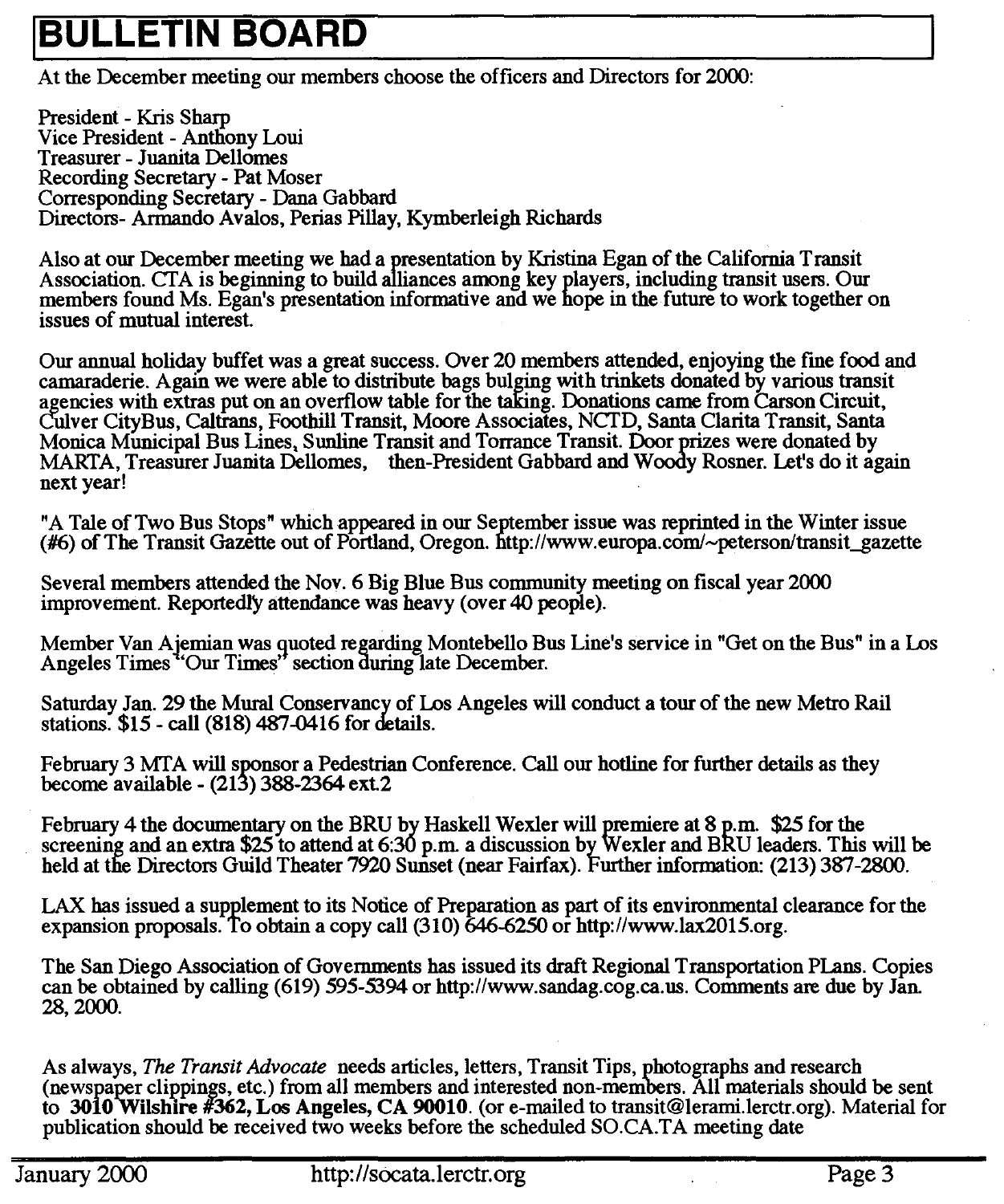# **ILINE #646 EXCURSION** Dana Gabbard<br>For some time Charles Powell and I had wanted 646 didn't show up until 12:17 a.m. We boarded

For some time Charles Powell and I had wanted 646 didn't show up until 12:17 a.m. We boarded to explore MTA's City NightLine, route 646. This the 16 seat cutaway bus (which are also used for to explore MTA's City NightLine, route 646. This the 16 seat cutaway bus (which are also used is a shuttle that during owl hours provides route routes 218 and 603). Our first stop was a is a shuttle that during owl hours provides route<br>deviation and fixed route service between Carson deviation and fixed route service between Carson deviation for the gentleman who previously<br>and San Pedro along the route of line 446. walked to Wilmington/Carson. He thanked i and San Pedro along the route of line 446. walked to Wilmington/Carson. He thanked us for<br>Charles and I settled on Sunday Dec. 26 to helping him save 30 minutes. Next we picked up Charles and I settled on Sunday Dec. 26 to helping him save 30 minutes. Next we picked up<br>undertake this study of the service. We were a passenger at the Carson/Avalon bus stop. Then joined for the trip by member Woody Rosner and founder Pat Moser.

At 11 p.m. we gathered at 7th and Broadway in downtown Los Angeles to catch line 45 during the line-up. The bus was a CNG Neoplan (#6576). At 11:12 p.m. it departed, carrying 13 passengers (all ride counts exclude SO.CA.TA members). By Venice Bl. the passenger load had increased to 20. At we continued southward gradually the number of riders dwindled. The area we traveled thru was commercial/industrial. I saw some markets that were still open and fast food outlets with open drive thru windows. Around 85th Street a club had a large crowd gathered in front of it. Soon the surroundings began to be more residential. By Century we had only 8 passengers. No one boarded or alighted at the Green Line station. As we turned onto Avalon the bus converted to being a line 446 and continued south on Avalon.

At Carson Plaza we were discharged with three other passengers. This is the location for transferring from line 446 to line 646 . No benches or bus stop sign were at this location. Nothing to signify service south existed. One passenger revealed he had in the past walked to work and had never been told the 646 existed. Another stated the 646 is often late, up to 30 minutes or sometimes doesn't show up at all. And indeed despite arriving on time at 11:50 p.m. the

a passenger at the Carson/Avalon bus stop. Then<br>we had a pick up at the 223/Avalon bus stop. Next at a bus stop near Lomita/Avalon (who was dropped along Avalon) . Then a pick up at a bus stop on Anaheim/Avalon. A deviated pick up at a store at Gaffey and Channel who had a deviated drop off. This was followed by a bus stop pick up and a deviated drop off. We picked up 3 passengers along Pacific at bus stops (two at 5th and 1 at 1st).This was followed by another deviated drop off and one final bus stop drop off. At 1:12 a.m. we returned to Avalon near Carson Plaza (with two passengers) to catch line 446 back to downtown Los Angeles. At least this location had a bench! 3 minutes later (and on schedule) line 446 picked us up and we enjoyed an uneventful trip back to dOwntown.

Two lessons we learned: the southbound pick up start point needs some improvements so passengers can use the 646 without having to rely on fellow passengers or a bus operator to learn it exists (a bench would be nice, also). And we wonder whether further marketing isn't called for. It was an active bus - on our trip (much like Ed Buckley's just after the service started) most riders boarded and deboarded at fixed route bus stops. Charles Powell noted deviation makes it very hard to meet schedules, which may account for the problems we heard from the passenger who boarded with us at Carson Plaza. Certainly a lesson that should be taken into account in any plans to operate similar shuttles in the future.

Transit Trivia by Steve Crosmer (SO.CA.TA Co-founder)

"What city, served by Metrolink, has rail service every day of the week but Saturday"?

(The answer will be in next month's newsletter, and announced at the January meeting).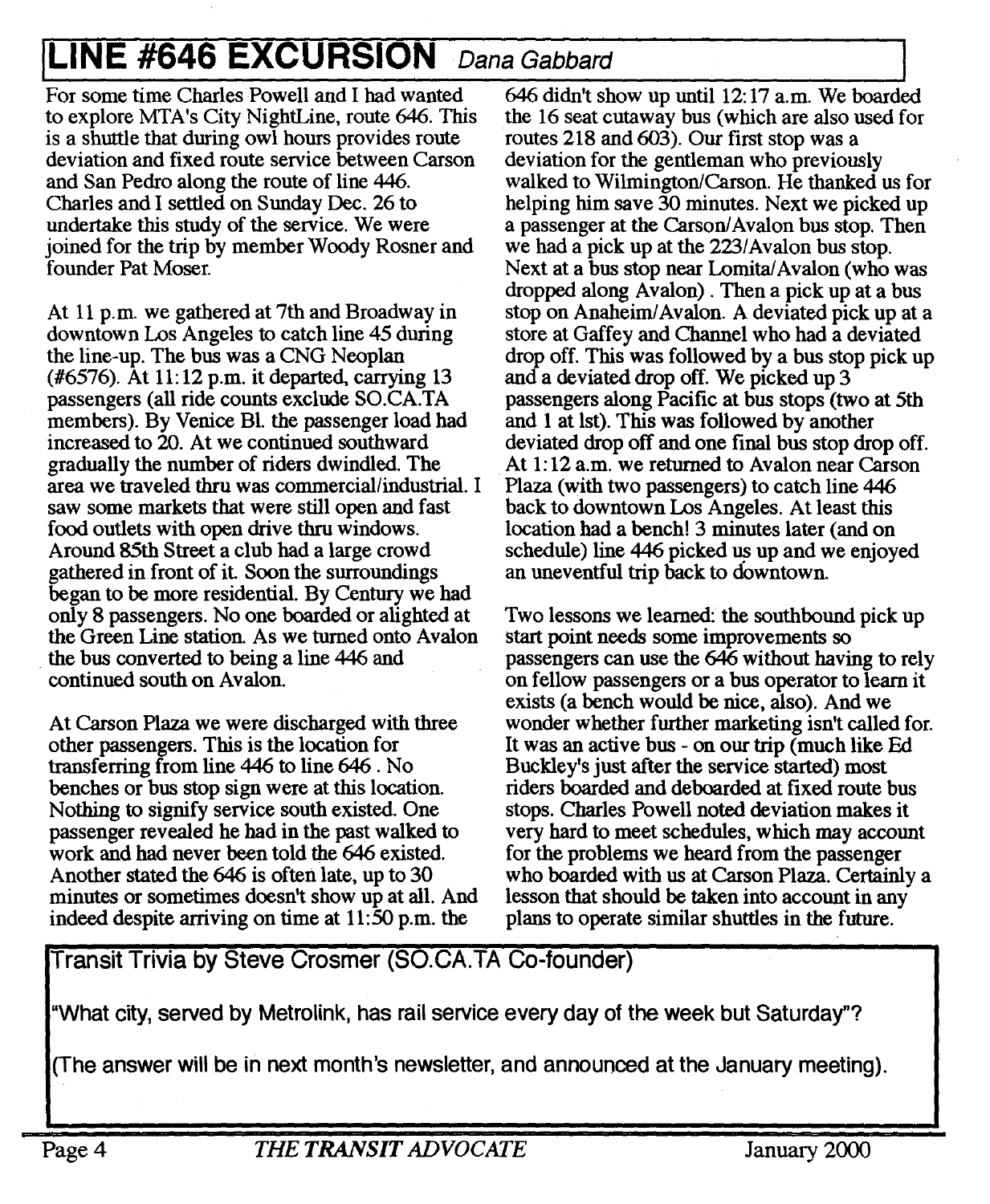## **IFROM THE PRESIDENT** Kris Sharp

Dear SOCATA members and true transit advocates,

The first order of business for me is to thank all those of you who supported me in the recent elections, I will endeavor to give clear and focused leadership in the upcoming year. I believe that SOCATA is at a critical point in it's history thanks to the hard work of devoted members that have put us into a position of influence and increased exposure.

As a 10-year member of SOCATA and one of the original founders of The Los Angeles Transit League, I feel I have a unique perspective on this organization's growth and vision for the future. Past presidents, Pat Moser, Charles Hobbs and Dana Gabbard have all made fundamental contributions to our organizational development and footprint into the community.

For those of you who don't know me, I have served as Secretary and Treasurer for SOCATA, completing much of the early financial and legal paperwork for SOCATA, as well as drafting early bylaws and position papers. I am married with two children and reside in South Pasadena. I retired from MTA in 1996 and hold a Masters in Public Administration from USC. Presently, I am a Training and Human Resources consultant and have an abiding interest in community forums that seek to impact and influence public funding and behavior.

My original motivation for involvement in transit advocacy was my disbelief at how public transit agencies (RTD at the time) could be so disconnected and uncaring of the transit-dependent public especially during the labor strike periods. I believed that informed and concerned citizens were just as competent in directing public funds for transit projects as the transportation bureaucrats (a concept known as the Citizen Planners).

I hope that all of you will be energized by the tasks and obligations we have to expanding the quality of regional transit and share my belief that SOCATA can be a strong voice and force in impacting public transportation policy.

Consistent with our stated long range goals, it will be my objective to stay on task to help complete these goals.

1. SOCATA being funded 50% by grants. Funds also from the Transit Guide, increased donations, fundraising, and products (shirts, etc.) Possible change in 501 (c) 4 status.

2. Public Outreach programs. Includes the creation of a member staff, expert group to go into the community and present issues on transit advocacy, training in transit, transit skill-bUilding.

3. Annual SOCATA Transit Travel Event. Publicized, organized and coordinated by members

- a. Use of all modes of transit Red, Blue,Green, buses.
- 
- b. Inclusion of lunch or dinner meeting<br>c. Minimal charge Grant or agency support.
- d. Annual event ie. TRY Transit Week.

4. Publications. Newsletter, transit guide, positions papers.

5. Public Affairs. Legislative activism, meeting representation, editorials, lobbying.

If you have interest in any of these areas please be prepared to provide leadership or become actively involved in these committees. Thank you.

Respectfully, Kris Alan Sharp, MPA President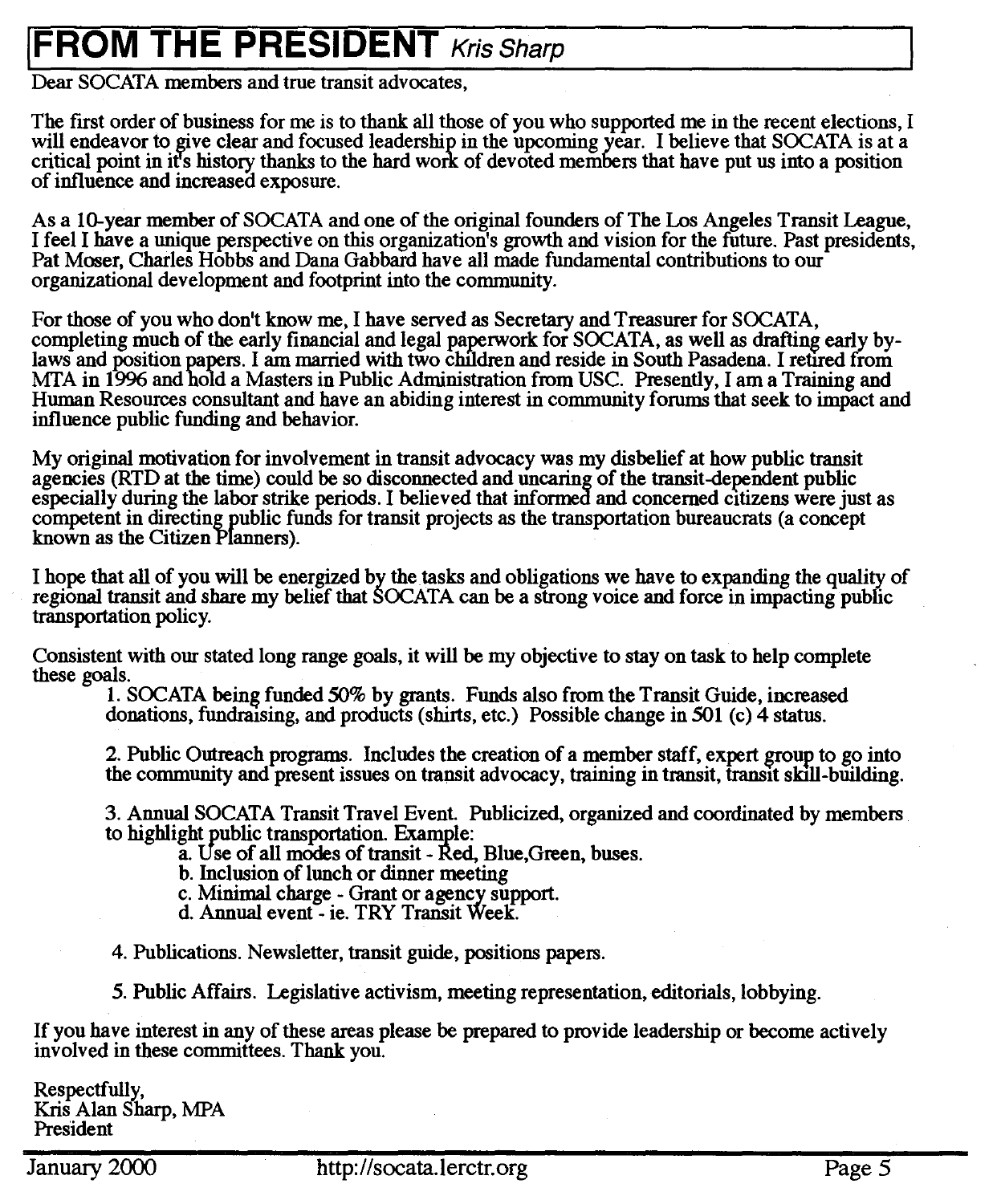### **PAT MOSER, SO.CA.TA FOUNDER, 1938-1999**

P. Pat Moser, long-time pro-rail and transit activist and founder of the Southern California Transit Advocates (So.Ca.TA), died Wednesday, December 29th, at about 4 AM. (So.Ca.TA was first known as the Los Angeles Transit League.) The cause of his death is yet unknown, but it was either a heart attack or a severe asthma attack. He summoned the paramedics, but they could not save his life.

My first recollection of Pat is of him testifying at a public meeting in 1979 at LACC about the SCRTO Metro Rail project (later called the Metro Red Line) and turning it into a forum for his political. views. Though we subsequently encountered each other at various other public meetings, we did not converse regularly until around the mid-1980s and increasing thereafter. This allowed me gradually to learn his views about public transit overall.

Of course, as we all know, he was consistently very pro-transit over the years, both pro-rail and pro-bus. In L.A., he rode the RTO or MTA bus daily but would have preferred to have ridden a railcar instead as he did in Philadelphia decades ago. He always viewed the bus (and improved bus transit) as a vital necessity but subordinate to rail on the metropolitan scale. The extreme views of an all-bus system or investment purely in rail were foreign to him.

However, his transit views did evolve over the years, from impractical idealism at first (for example, supporting simultaneous reduced fares and four-track subways) to an increasing recognition of limited reality, especially after the mess RTO and the LACTC made of rail development. He came to prefer elevated rapid transit and light rail transit along with electric trolley buses and moderation in fare policy, for example.

The transit project of most interest to him was certainly the Pasadena Blue Line, to which he looked forward to riding. I am sure that his highest regret in transit right now is never having lived to ride it. The only transit project he would have liked more would have been a rail line on Eagle Rock Boulevard two blocks from his home. He rightly bemoaned the concatenation of the 1991 recession, the Santa Fe's foot dragging in the negotiations to buy the right of way, and inter-subregional politics (my euphemism) as dashing the Blue Line's original prospects for completion in the mid-1990s. His highest wish in transit would be for the Pasadena Blue Line to be completed as expeditiously as possible.

But Pat was not some "policy wonk" to me but a good friend in many, hard, practical ways. I can remember him at least twice calling RTD/MTA transit information to determine a schedule for me when I was too busy being too late to meet my original schedule. Just a few days before his death, he rode the bus to Pasadena to copy and mail some excellent articles for me from one of his magazines, amongst literally dozens of other examples. He went so far out of his way not only for me but for many others, even a few who didn^Rt deserve his help after the way they treated him (no one in So.Ca.TA, thankfully). For those who myopically focused on his "rough edges", that is well worth bearing in lasting memory. -Bryan Allen